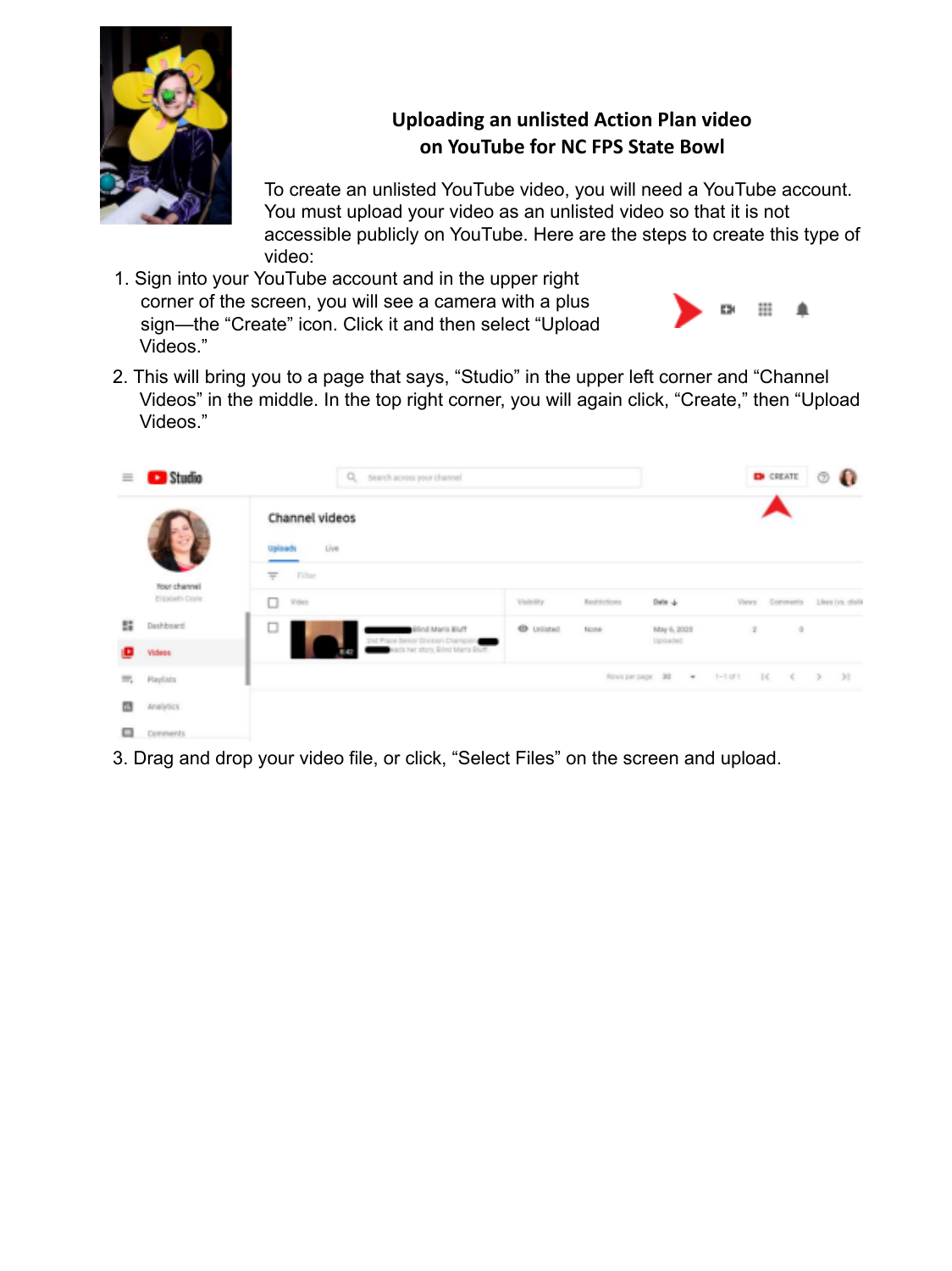

4. On the next screen, you will give your video a title and description. **Do not identify students by name in either title or description.** Use your GIPS booklet code provided

to you as both title and description (Example: J06). Then scroll down and select "Made for Kids." Click "Next."

- 5. You have reached the Video Elements screen. There is nothing to select here (It is grayed out due to the video being "Made for Kids.") Click "Next" on the bottom right of the screen.
- 6. You've reached the Visibility page. Select "Unlisted."
- 7. Now click "Save" in the bottom right of the screen, and you've uploaded your video!



8. To get the link, roll your mouse over the video. You will see a few icons, with 3 vertical dots on the right. Click those, then click "Get shareable link." This will copy the video's link.